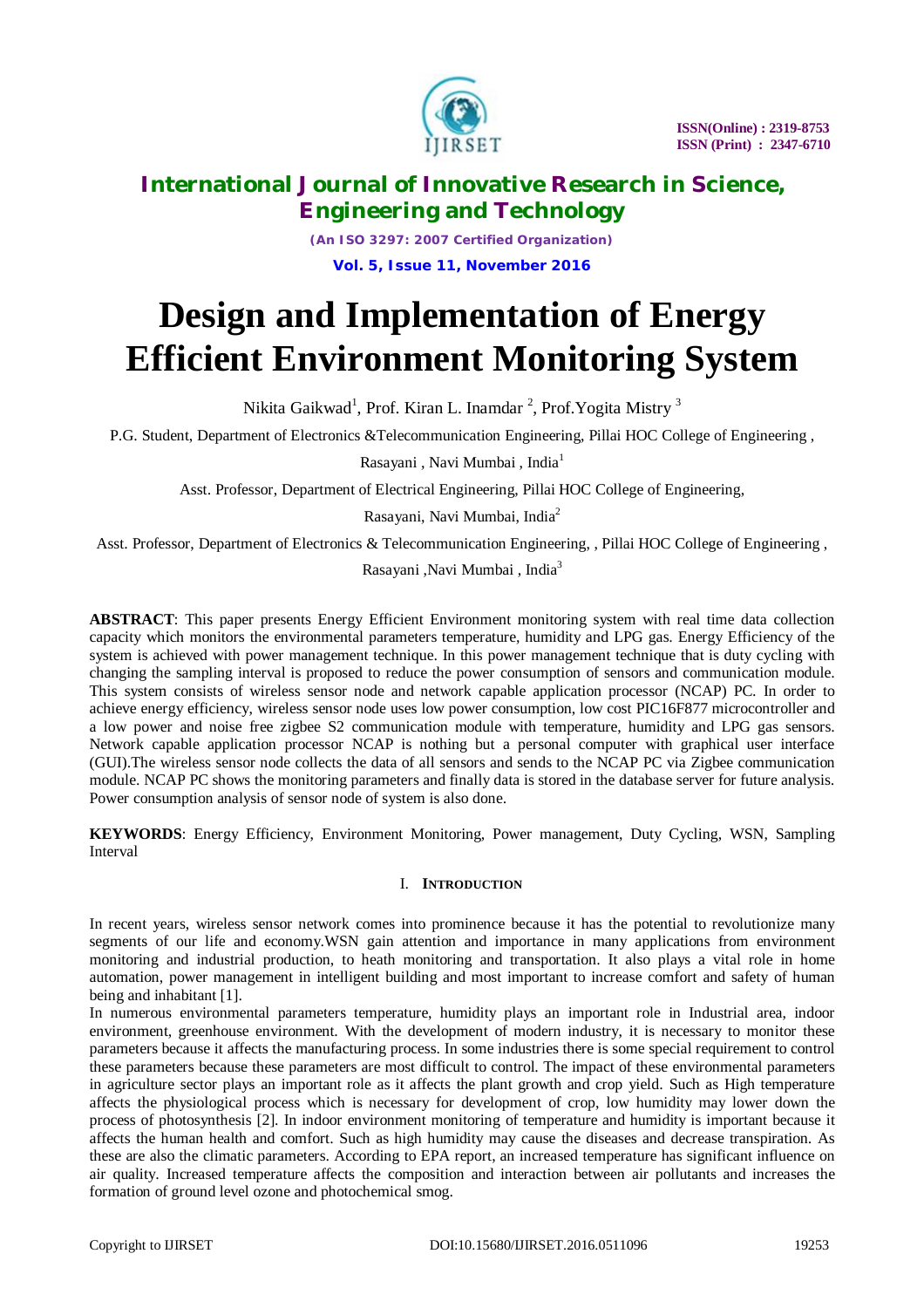

*(An ISO 3297: 2007 Certified Organization)*

### **Vol. 5, Issue 11, November 2016**

In recent studies, environmental pollution is one of the major problems. One of the most important aspects of pollution is air pollution because the hazardous gases can spread suddenly in atmosphere. Air pollution can affect the people comfort, health and safety [3]. It causes various diseases like asthma, coronary artery, lung cancer, nausea, dizziness etc. There are various hazardous gases such as carbon dioxide, volatile organic compound; suspended Particulate matter etc. one of the hazardous gas is LPG that is liquefied petroleum gas. The leakage of unburned LPG gas is a major source of urban methane hydrocarbons in air. These Methane hydrocarbons are important precursor to the formation of ground level ozone. Therefore, to improve air quality it is necessary to monitor LPG gas concentration.

Environment monitoring is the field of protection and control. It also provides a real time system and communicates with the physical world. Environment monitoring system is a measurement embedded device which monitors the environmental parameter temperature, humidity and hazardous gases etc. It consists of sensor nodes and base station. Sensor node communicates with the base station wirelessly and transmits the collected sensor data. Collected data from the base station is finely sent to the server for user interface. It also consists of data logger for further storage.

Energy efficiency addresses the power consumption. One of the most challenging problem of wireless sensor network based embedded environment monitoring system is power consumption. When monitoring system is deployed in remote areas, recharging or replacing of batteries is not possible due to environmental constraints. It also affect the system lifetime. In the area of environment monitoring system low power consumption is desired because monitoring systems are powered by batteries. Power management can be done both at sensor node level and network level [4]. But in embedded based environment monitoring system, Power sources are located at sensor node level. Therefore, energy efficiency of environment monitoring system can be achieved by reducing the power consumption of sensor node that can be possible with the proper power management technique and using low power consumption hardware.

#### II. **RELATED WORK**

There are numerous systems for monitoring outdoor and indoor environmental parameters with different power management techniques. Literature survey details of some monitoring systems with their energy management techniques are summarised below.

Octavian A. Postolache et.al [5], in 2009 developed a Wi-Fi based indoor-outdoor environment monitoring system which monitors the environmental parameter temperature, humidity, CO2, methane. A Wi-Fi card bus adapter DWL-G650 is used as a main control and processing unit and collected data is send to the TCP/IP communication unit through Ethernet. In outdoor monitoring, DWL-G810 wireless bridge is used for data transmission to communication unit. System power dissipation also evaluated which shows that wireless bridge sensor node consumes more power because of Wi-Fi modem.

R.V. Prasad et.al [6] in 2011 proposed a wireless pollution monitoring system for gases monitoring. In this Libelium WASP mote is used as basic wireless communication module which consists of processing unit and communication unit. Sensors are interface with the WASP mote on rotational basis which form a multihop mesh network and then collected samples are send to the base station. In this resistive heating based sensors are used that increases the power consumption of wireless sensor node and detrimental the network lifetime.

Pekoslawski et al. [7] in 2013 presented a greenhouse environment monitoring system which monitored temperature and soil moisture. In this system small size solar cells are used as power source for sensor node. In this Network coordinator is also powered by separate DC power supply. In this system solar cell energy is processed by especially designed DC/DC converter and stored and stored in super capacitor for peak power consumption. This increases hardware and cost.

Sherin Abraham et al. [8] in 2014 proposed indoor and outdoor air quality monitoring system. In this system two separate sensor shields are design to make sensor node compact, handy and to reduce power consumption. Power consumption is more because the trasreceiver and gases used consumes more power because it continuously monitors the environmental parameters.

A Kumar et al.[9] in 2014 developed an energy efficient continuous real time environment monitoring system based on IEEE802.15.4 and IEEE 1451 standard for gases and environment parameters. They focus on power consumption, cost and portability. Energy efficiency of the system is achieved by developing energy efficient electrochemical gas sensing modules. Continuous real time monitoring causes the battery is gone out in a couple of days because continuous data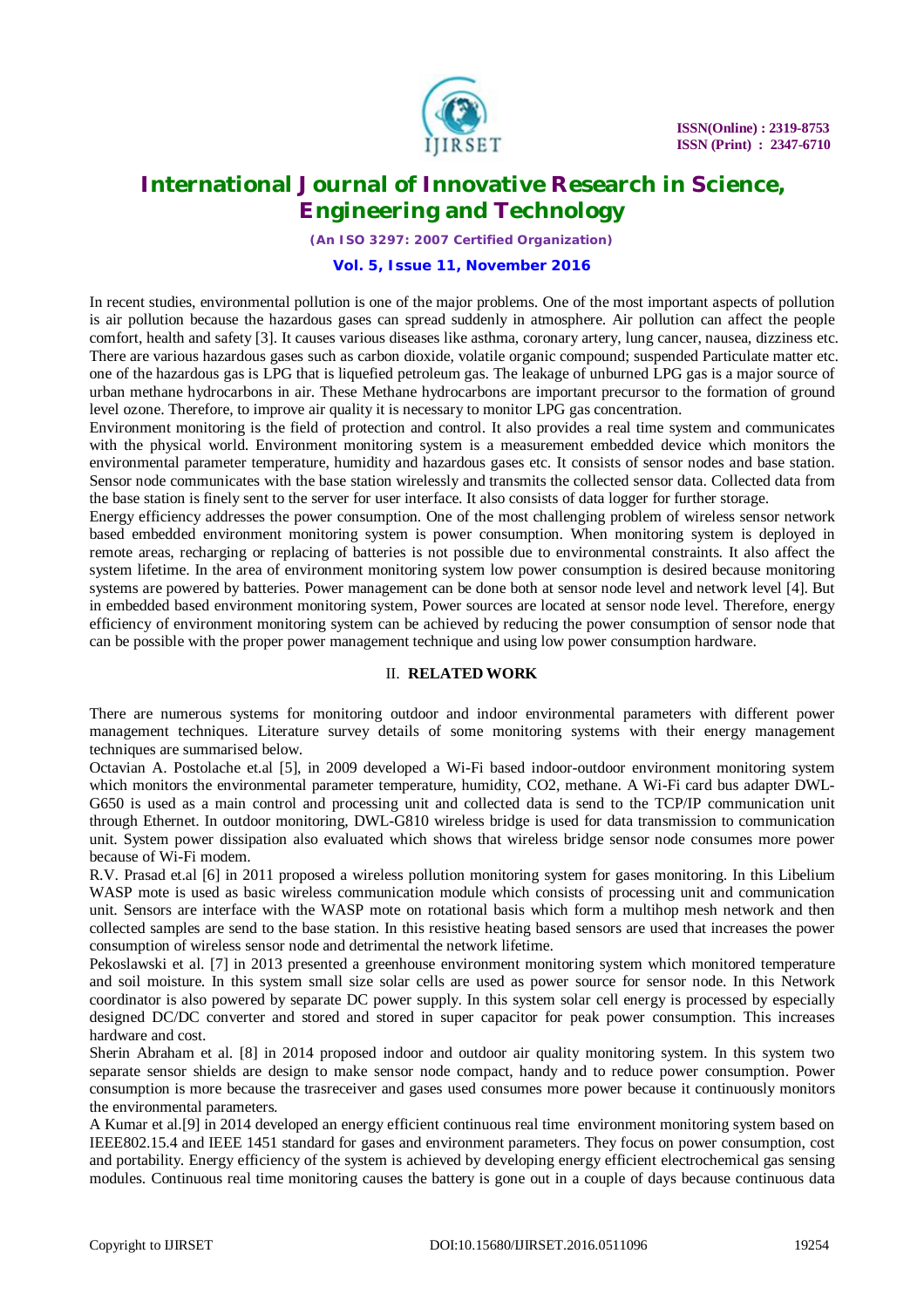

*(An ISO 3297: 2007 Certified Organization)*

### **Vol. 5, Issue 11, November 2016**

transmission of communication module consumes more power that decreases the lifetime of sensor node. This system does not reduce the power consumption of transceiver used.

### III. **SYSTEM DEVELOPMENT**

The system is design for measuring the environmental parameters. Environment monitoring system consists of sensor node and Network capable application processor (NCAP) with database as shown in figure.1.



Figure 1. Block diagram of environment monitoring

In figure.1 the wireless sensor node is linked to the wireless network capable application processor through zigbee communication. The wireless environmental monitoring system is used for monitoring environmental parameters. Sensor node performs sensing , processing and integration and then sensors result are send to the network capable application processor ( NCAP) PC through Zigbee module and display on the graphical user interface running on PC. Further data is save in the database server for future analysis.



Figure 2. Wireless sensor node

Wireless Sensor node shown in figure.2 consists of low power consumption PIC16F877A microcontroller integrated with sensors and low cost, low power, noise free zigbee S2 communication module. It also consists of power supply, LCD and buzzer. It consists of temperature, humidity and LPG gas sensors. The sensors output are connected to the ADC channel of PIC microcontroller. After initialization all sensors are wake up, collect the samples and immediately turn off as using the power management technique. After sensing, collected samples are process, packetized and send to the network capable application processor (NCAP) PC through Zigbee module is in range with the Xbee coordinator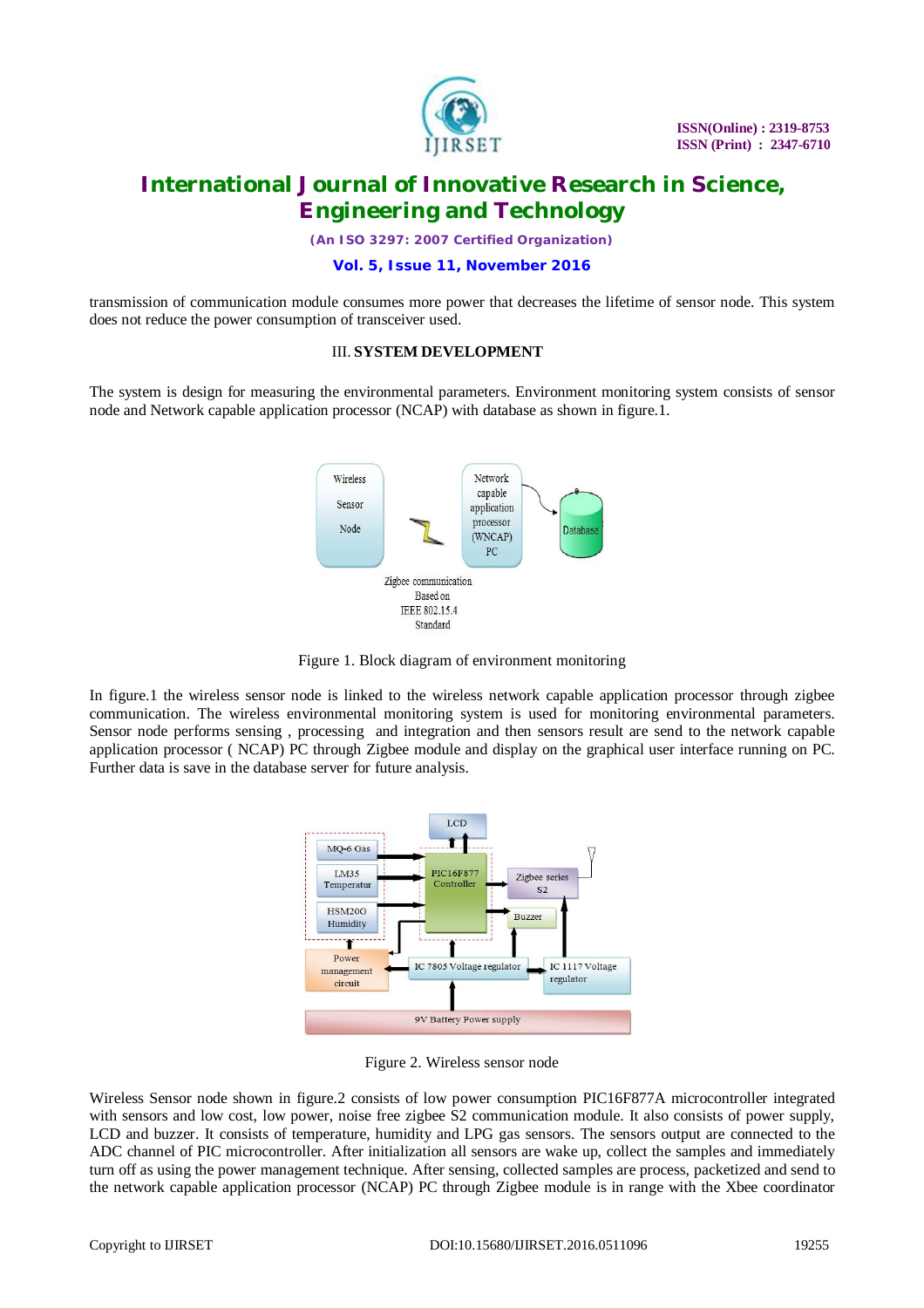

*(An ISO 3297: 2007 Certified Organization)*

### **Vol. 5, Issue 11, November 2016**

and display on the graphical user interface running on PC. Next sampling interval is depends on the previously collected samples result.



Figure 3. Network capable application processor (NCAP)

Network capable application processor as shown in figure.3 is the personal computer with graphical user interface (GUI) which displays the measured environmental parameters temperature, humidity and LPG gas sensor. Further the data is stored in the database server for future analysis. This unit performs the function of data reception from sensor node, visualization and data storage in database server. Basically it has two parts, Zigbee coordinator and Graphical user interface. The interface between zigbee coordinator and PC is through USB port.USB based interface provide various advantages such hot pluggable, low cost, low power consuming and reliable

### IV.P**OWER MA**N**AGEME**N**T TECH**N**IQUE**

#### **DUTY CYCLING**

Duty cycling approach is used to reduce the average energy consumption of wireless sensor node. Figure 4. Shows the graphical representation of duty cycling principal. Its principal is that lower average power consumption can be achieved by keeping it inactive whenever possible.



Figure 4. Graphical representation of Duty cycling principal

Figure 4. Shows the Graphical representation of duty cycling principal. In this T is the total time, Tactive is the on time and Tinactive is the sleep or off time. Duty cycling can be applied to different modules of sensor node. Here the duty cycle approach is applied to sensor modules. Usually sensors do not have low power state or sleep state that means they have to be switch off.

Duty cycle (D) is defined as the fraction of time in active state,

$$
D = \frac{t_{active}}{T},
$$
  

$$
T = t_{active} + t_{sleep}.
$$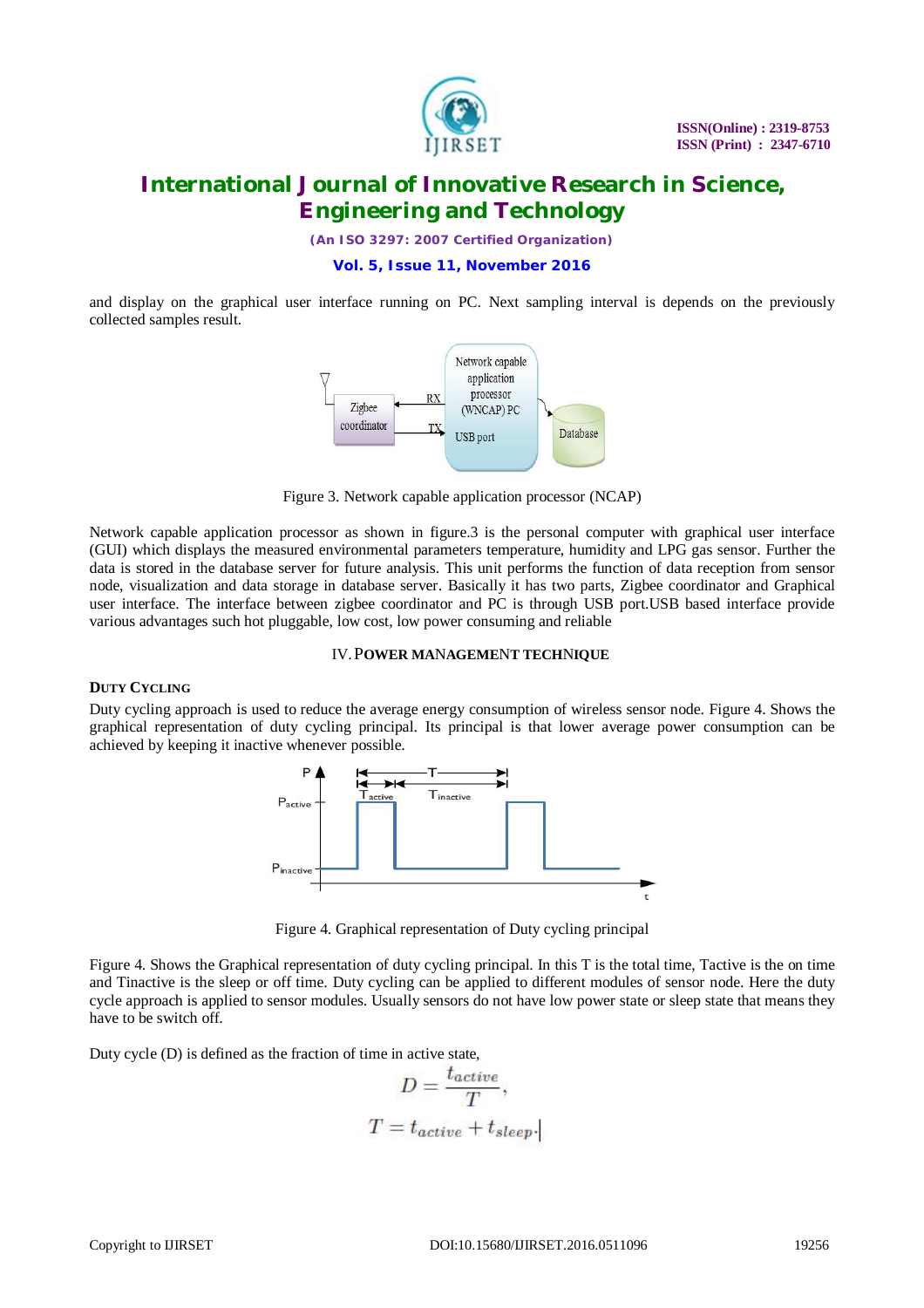

*(An ISO 3297: 2007 Certified Organization)*

**Vol. 5, Issue 11, November 2016**

Power consumption depends on the duty cycle

$$
P_{avg} = \frac{P_{active} \cdot t_{active} + P_{sleep} \cdot t_{sleep}}{T}.
$$

Power in inactive state (Psleep) is lower than the (Pactive) power in active state, so the average power consumption is,

$$
P_{avg} = P_{active} \cdot D.
$$

As previously explain duty cycle approach wake up all the sensors at the predefined time for sampling. In this the sampling interval is not fixed but it changes according to the previous samples of monitoring parameters.

For implementing the concept of duty cycling switching circuit is designed by using transistor an NPN transistor. This circuit is also called as power management circuit as it turn off the all the sensors after sampling, this reduces the power consumption. The Emitter terminal of transistor is connected to the ground, base terminal is connected to the I/O pin of PIC microcontroller through resistor R of  $1K\Omega$  and output is tied to the collector terminal. LED is connected at the collector terminal to indicate on or off condition.

### V. **EXPERIMENTAL RESULTS**

Environment monitoring system was implemented on real time basis. The figure 5 shows the main graphical user interface (GUI) window which shows live temperature, humidity and gas monitoring value. It shows the calibrated value of temperature, humidity and gas. Temperature is in degree centigrade, humidity and gas concentration is in percentage. The main GUI window which consists of communication port number, connect button, enable logging, log module, graph module and sensor monitoring window.

| <b>Online Realtime Monitoring</b><br><b>Post</b><br>≺                       |              |                                                                     |                                                                                        |                                                                                |  |  |  |
|-----------------------------------------------------------------------------|--------------|---------------------------------------------------------------------|----------------------------------------------------------------------------------------|--------------------------------------------------------------------------------|--|--|--|
| COM3                                                                        | $\checkmark$ | Connect                                                             | <b>x</b> Enable Logging                                                                |                                                                                |  |  |  |
| <b>LIVE Temperature</b><br>32<br>32<br><b>Temp is Normal.</b><br>Graph Temp |              | <b>Higher Limit:</b><br>60<br><b>Lower Limit:</b><br>20<br>Log Temp | <b>LIVE Humidity</b><br>39<br>39<br><b>HUM.</b> is Normal.<br>Graph<br><b>Humidity</b> | <b>Higher Limit:</b><br>60<br><b>Lower Limit:</b><br>20<br><b>Log Humidity</b> |  |  |  |
| <b>I IVE GAS</b><br>8<br>8<br><b>GAS. is Low!!!</b><br><b>Graph GAS</b>     |              | <b>Higher Limit:</b><br>60<br><b>Lower Limit:</b><br>20<br>Log GAS  |                                                                                        |                                                                                |  |  |  |

Figure 5 Main GUI window

**TABLE I Measured parameter range**

| <b>Environment</b> | <b>Temperature</b> | <b>Humidity</b> | LPG gas  |
|--------------------|--------------------|-----------------|----------|
|                    |                    | (% RH)          | (9/0)    |
| <b>Indoor</b>      | $29 - 32$          | $30 - 46$       |          |
|                    |                    |                 | $3 - 18$ |
| outdoor            | $33 - 38$          | $29 - 36$       |          |
|                    |                    |                 |          |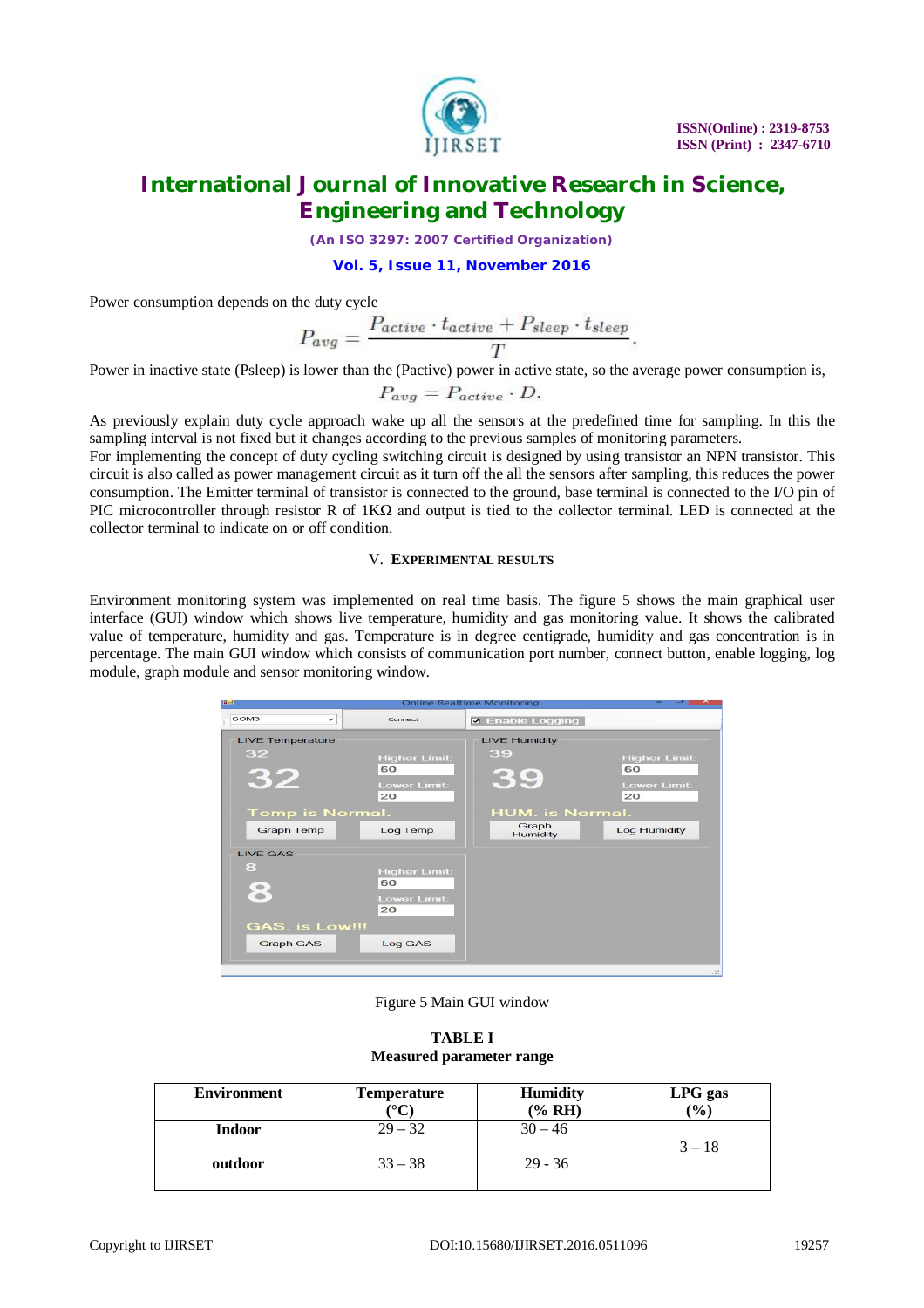

*(An ISO 3297: 2007 Certified Organization)*

### **Vol. 5, Issue 11, November 2016**

Table I shows the measured range of temperature and humidity in indoor and outdoor environment. It also shows the range of LPG gas. The temperature range is in degree centigrade, humidity is in percentage and LPG gas concentration is also calibrated in percentage because here measurement of gas concentration is in air.

| <b>Devices</b>                                              | <b>Mode</b> | <b>Current draw</b> | Duty cycle    | Average           | <b>Working</b> |  |
|-------------------------------------------------------------|-------------|---------------------|---------------|-------------------|----------------|--|
|                                                             |             | (mA)                | $\frac{9}{6}$ | <b>Current</b>    | Voltage (V)    |  |
|                                                             |             |                     |               | (m <sub>A</sub> ) |                |  |
| <b>Sensors</b>                                              | Active      | 102                 | 33.33 %       | 33.99             | 5              |  |
|                                                             | Sleep       | $\theta$            | 66.67 %       |                   |                |  |
| <b>MCU</b>                                                  | Active      | 2.2                 | 100%          | 2.2               | 5              |  |
| Zigbee S2                                                   | Active      | $Tx=40 Rx=40$       | 0.88%         | 0.704             | 3.3            |  |
| module                                                      |             | 15                  |               |                   |                |  |
|                                                             | Ideal       |                     | 99.12 %       | 14.86             |                |  |
| I/O peripherals                                             | Active      | 24                  | 100%          | 24                | 5              |  |
| <b>Power</b>                                                | Active      | 250                 | 33.33 %       | 83.32             | 5              |  |
| management                                                  | Sleep       | $\mathbf{0}$        | 66.67 %       |                   |                |  |
| circuit                                                     |             |                     |               |                   |                |  |
| <b>LM 1117</b>                                              | Active      | 10                  | 100%          | 10                | 5              |  |
| voltage                                                     |             |                     |               |                   |                |  |
| regulator                                                   |             |                     |               |                   |                |  |
| <b>Voltage</b>                                              | Active      | 5                   | 100%          | 5                 | 9              |  |
| regulator 7805                                              |             |                     |               |                   |                |  |
| Total average power consumption $\sum (I * V) = 832.911$ mW |             |                     |               |                   |                |  |

#### **TABLEII Power consumption analysis**

The above table II shows the power consumption analysis of sensor node. For measuring a current of sensors, controller and IO peripherals (LCD, buzzer) digital multimeter is used. In the current set up to calculate the duty cycle of sensors, we assume that the sensors get the data from the environment every 10 second and take 5 seconds for each time in a one hour considering the average equal interval but it changes according the temperature level. Zigbee series S2 transmits data every 15 seconds after sampling and takes transmits time of 1.08 milliseconds as calculated below,

T transmits (n)  $=\frac{8 \times (31+n)}{r}$ . The above table also shows the power consumption of voltage regulators, power management circuit and I/P peripherals LCD, buzzers.

#### VI. **CONCLUSION**

The prototype system consists of sensor node and NCAP module which is successfully developed along with the database server. The developed system is energy efficient as it uses the power saving technique of duty cycling with changing sampling interval that reduces the power consumption of all sensors and also reduces the number of data transmission that reduced the communication module power consumption which reduces the total power consumption of sensor node. From table II the total average power consumption of sensor node is 832.911 m W.

#### **REFERENCES**

- [1] M. F.Othmana, K.Shazali, "Wireless Sensor Network Applications: A Study in Environment Monitoring System" International S symposiums on R robotics' and Intelligent sensors 2012.
- [2] Rasul G., Q. Z. Chaudhry, A. Mahmood, K. W. Hyder, "Effect of Temperature Rise on Crop Growth & Productivity, Pakistan Journal of Meteorology, Vol. 8, Issue 15.
- [3] N. Kularatna and B. H. Sudantha, "An environmental air pollution monitoring system based on the IEEE 1451 standard for low cost requirements," IEEE Sensors J., vol. 8, pp. 415–422, Apr. 2008.